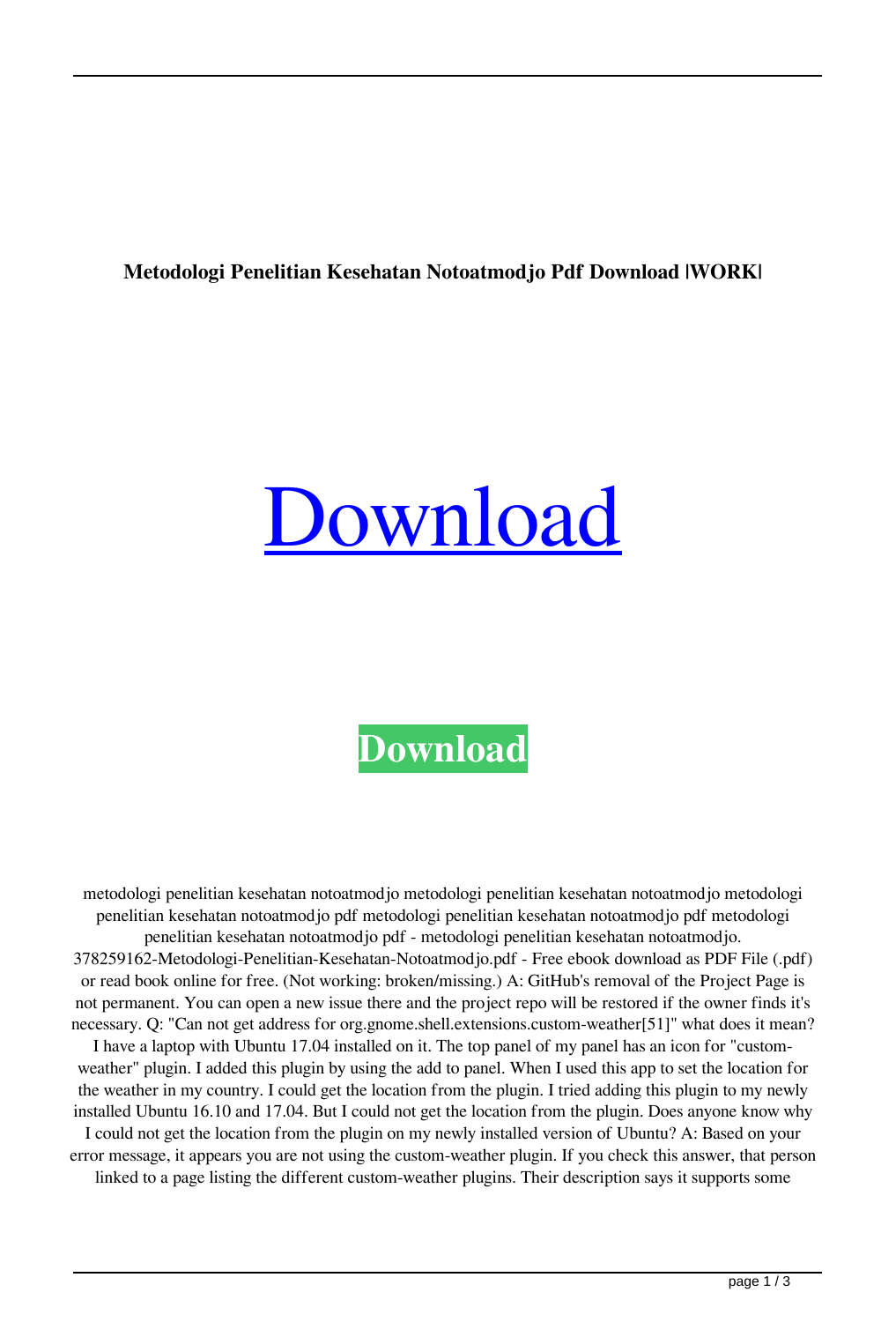version of Ubuntu. The custom-weather-plugin that you tried to install would work on a different version of Ubuntu. You will need to install a different plugin. Coverage and Bias of the New ACCEP